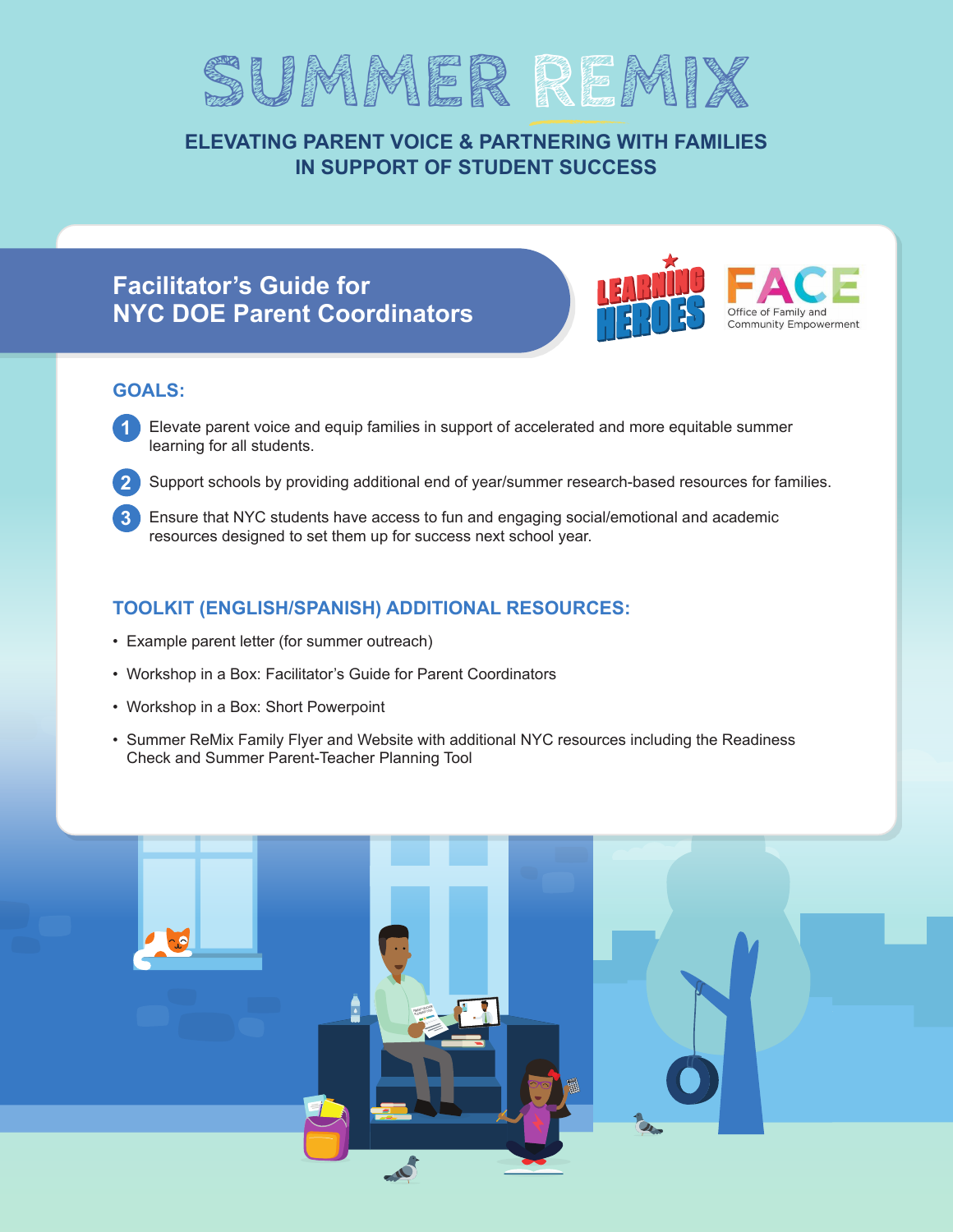# **EXAMPLE PARENT LETTER (FOR SUMMER OUTREACH)**

#### *Dear Parents and Guardians,*

My name is (*Insert Name*) and I am the parent coordinator at your child's school. As the school year comes to a close, we are reflecting on all that we've overcome and experienced together this year. I can't thank you enough for your resilience and commitment to your child's education. I wanted to let you know that our relationship is not ending. We value your partnership and look forward to a fun summer together! This summer, it's all about recharging and planning ahead for a successful 2022-2023 school year together.

Below are a few virtual meet-ups for us to stay connected.

Summer REmix Watch Party: At this interactive meet up, we will share fun summer learning resources, videos and more.

An informational session on what to expect for September.

Join our Summer ReMix scavenger hunt. Take photos at a cultural museum, zoo, park, etc or take a picture of what your child is reading this summer. Post on social media using #NYCSummerReMix.

Here's how you can reach me this summer: 1. You can email me at (*Insert Email*) 2. You can call or text me at (*Insert number*)

My office hours are: (*Insert hours*)

Thank you for your trust and teamwork!

(*Insert Name*)

## **WORKSHOP SUGGESTED TIME:**

30 to 45 minutes (can be adapted depending on parent schedules)

*Facilitator Note: The following is meant to be a guide but can be adapted to best suit the parent audience.*

### **INTRO AND WELCOME** *(7-10 minutes)*

- Welcome families, thank them for making time to join and for all they have done this year to partner with schools and support their child's learning.
- Introduce yourself and then invite parents/caregivers to introduce themselves to build a sense of community. For example, you can say:

*Please share your name; how many children you have (ages or grades); and 1) One thing you are looking forward to for your child/family this summer 2) One thing you need support with for summer learning.*

• Thank families for sharing and let them know the goal is to address some of these topics and connect them with resources to use over the summer.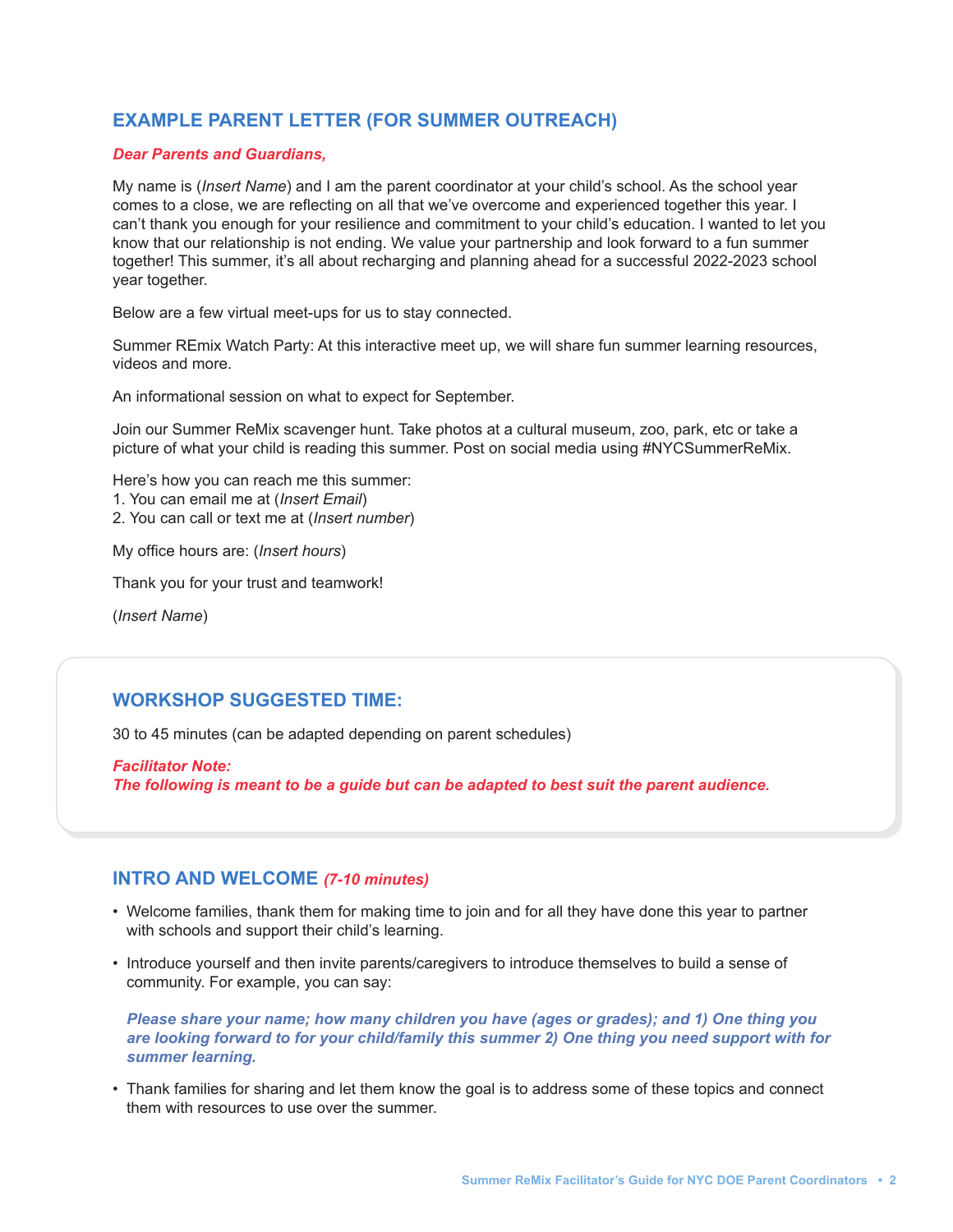### **REVIEW KEY SKILLS** *(10 minutes)*

#### **Share with families:**

- This summer is all about creating a "remix" based on what your child needs. Whether helping your child be on track with math or staying active and connected to family and friends, summer is a great time to mix it up and have fun!
- It's helpful for us to find out what's most important to focus on over the summer to keep our kids happy and learning. There are a couple ways you can do this:
	- » Before school is out, be proactive and ask the teacher which skills are most important for your child to work on over the summer. To help with this, we have a summer **[parent-teacher planning tool](https://bealearninghero.org/parent-teacher-planning-tool-summer/)** which prompts you with what kinds of questions to ask and provides an area for you to take notes.

#### *Facilitator Note: Show tool as you're discussing.*

#### **Parent Reflection:**

 $\bigstar$ 

Ask parents to think about: *What other questions do you have for your child's teacher about summer learning? Please share in the chat box or raise your hand to share.*

Thank parents for sharing and encourage them to ask these questions.

- » In addition to connecting with the teacher, you can also use the **[Readiness Check](http://readinesscheck.org/)** to know how your child is doing with grade level math and reading skills and get connected to fun, easy-to-use summer learning resources to help your child practice these skills.
	- Your child answers 3-5 short questions and you get to see how they have learned key grade level skills that are important for their success next year.
	- At the end, you get connected to free videos and activities to support these skills over the summer.
- » Let's take a look at some NYC parents using the tool to see how it works.

*Facilitator Note: S[how Parenting Minutes video](https://www.wnet.org/education/video/readiness-check/) and [Summer ReMix](https://bealearninghero.org/summer-stride/remix-nyc/) where they can find these resources.* 

• By knowing which skills to focus on you can make sure your child is having fun, taking a break but also still reviewing and practicing key skills during the summer.

### **REPLAY WHAT MATTERS MOST** *(10 minutes)*

#### **Share with families:**

- Who is your child most excited to spend time with? What interests your child? What makes them light up with confidence? Find out and lean into it this summer. This will help keep your child motivated to learn.
- Let's talk about what else we want for our children this summer. Many families nationally for example have struggled with keeping their kids motivated and excited about learning. If you have felt this, you are not alone.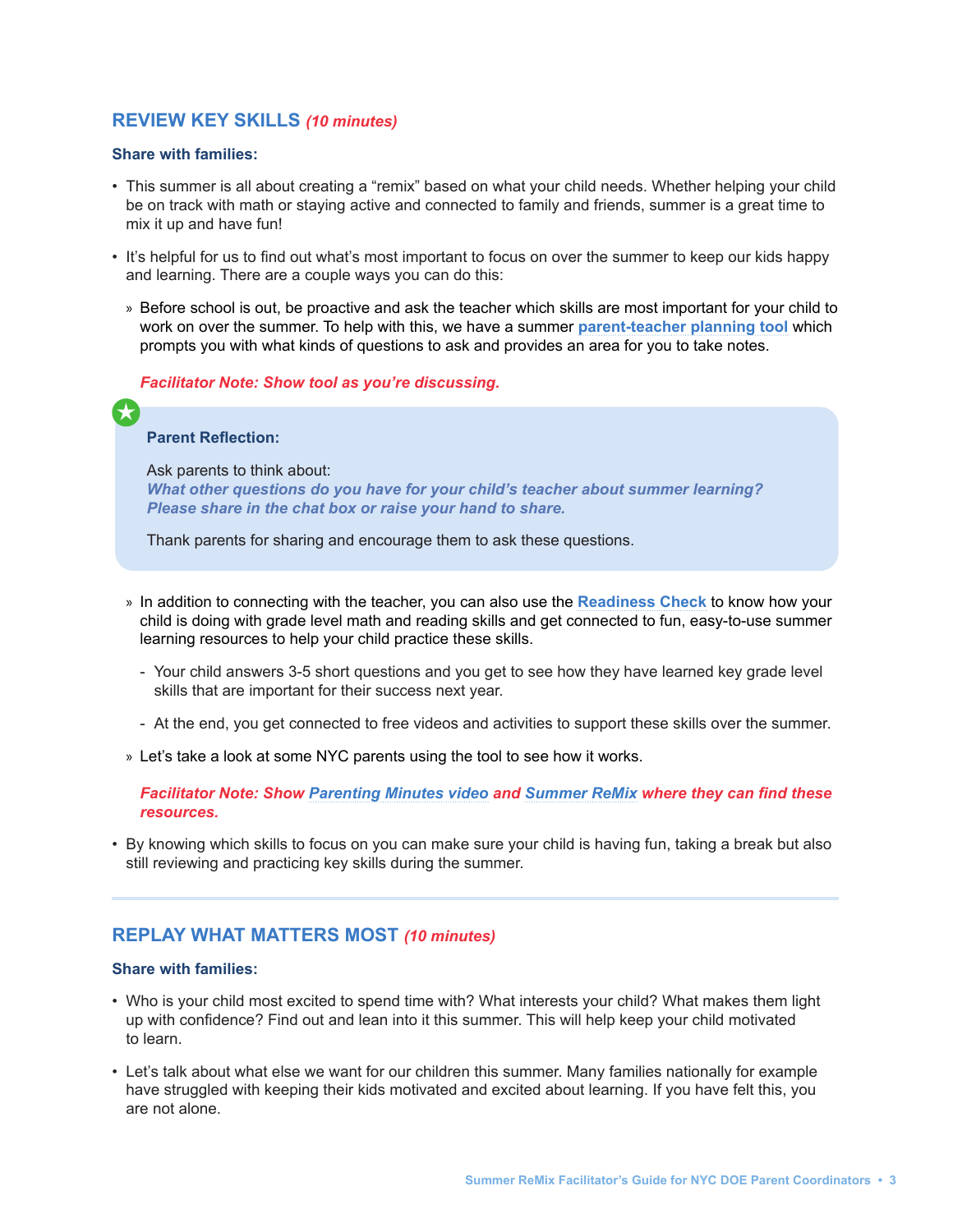- The good news is that kids thrive when they feel connected to who they are learning with and what they are learning. To help keep your child interested in learning over the summer you can:
	- » Help your child feel and see that they can be successful at what they are learning. Celebrate small milestones and accomplishments to help them see their progress.
	- » Help make learning meaningful by connecting it back to their interests. Let them lead summer learning by choosing topics or areas they want to learn more about. There are so many places in NY to explore and learn about different topics as well as experience our cultures and other cultures through fun activities and events.

#### **Parent Reflection:**

 $\mathbf{R}$ 

Ask parents to think about: *What other life skills (social-emotional) do we want to support this summer? Please share in the chat box or raise your hand to share.*

### **REFLECT ON PROGRESS** *(5 minutes)*

#### **Share with families:**

- You are the expert on your child. Teachers and program leaders need your insights and questions in order to best connect with your child and partner with you.
- Share what you notice about your child's progress, habits and interests with tutors, summer program leaders and new teachers in the fall. For example, "my 4th grader needs support with word problems that involve multiplication and division."
- You can use this short **[Dear Program Leader](https://bealearninghero.org/summer-letter/)** Letter to help them best connect with your child.

#### **Parent Reflection:**

Ask parents to think about: *What are some of your child's interests, strengths and areas for support that you'll want to share with summer program leaders or new teachers in fall?*